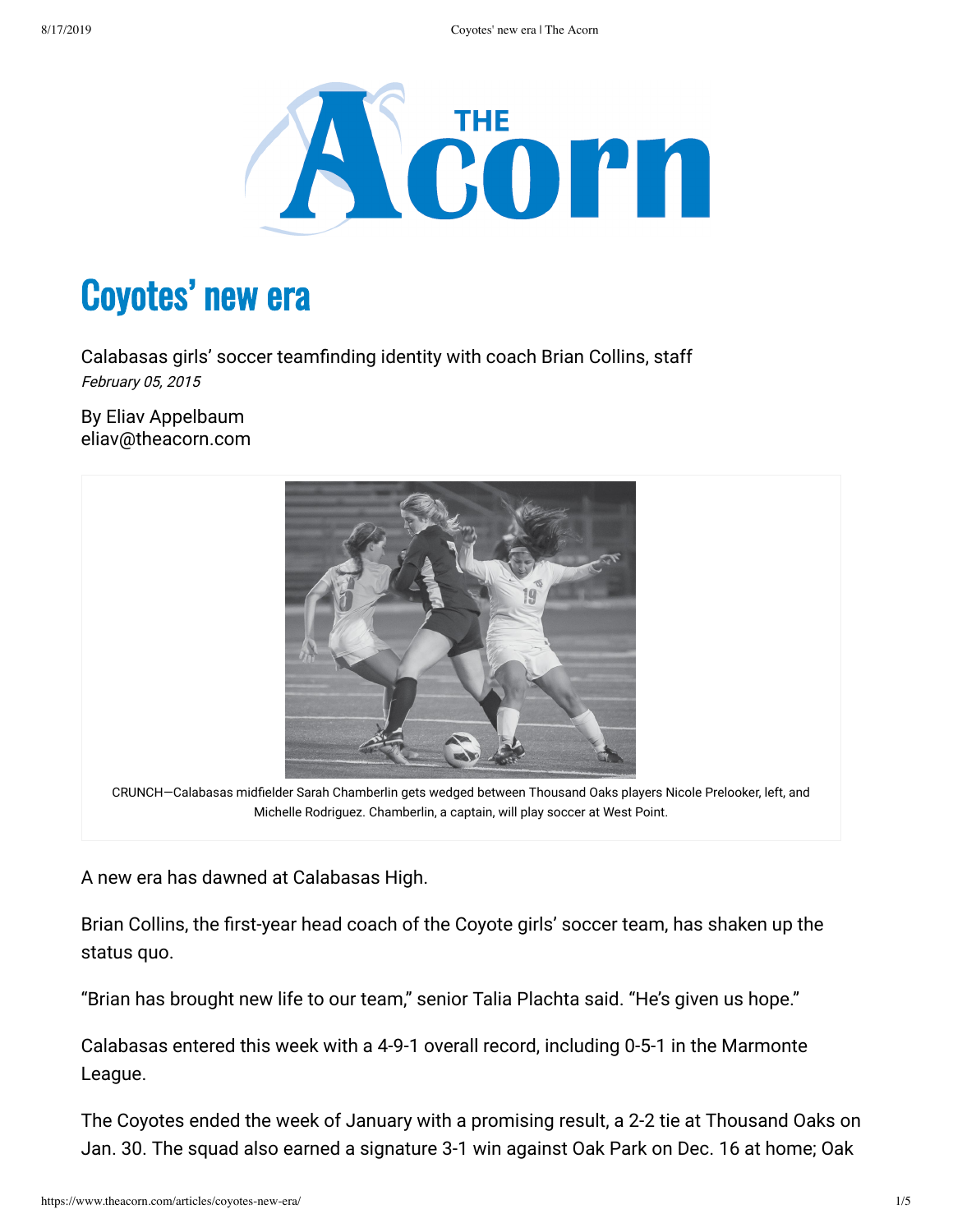Park, 14-3 overall, is one of the best teams in the area.

"We still keep pushing every game," Plachta said. "It's really enjoyable to have a team you love and a coach you love and to be pushed really hard."

At the center of this renovation project is Collins, who has coached the sport for 20 years.

The 1994 Newbury Park High graduate starred at striker for Cal Lutheran University. He coached various levels of Newbury Park boys' teams for 17 years, and he was Oak Park's boys' coach the past two seasons.

"I look forward to coming out every day and working with them," Collins said. "They all come to practice and work hard. We have four wins, but we're losing by one. We're competitive, but we're losing chances. We're kind of unlucky. We're playing well but not winning. It's frustrating to have that."

The coach isn't frustrated by the effort.

Calabasas has established an identity with a strong midfield in the 3-5-3 formation. Sarah Chamberlin, Siena Ereshena and Abbey Comstock fortify the middle.

Fans will have a chance to see how much the Coyotes have improved during the team's last home match of the season at 6:15 p.m. on Friday against Newbury Park.

Collins' first task as coach was to assemble a staff.

He brought in lead assistant Kaitlin Paletta and goalkeeper coach Ryann Torrero. Paletta, a 2008 Moorpark High graduate, played for the California Golden Bears. Torrero plays professionally in Switzerland. Nikki Berry, who suited up for the University of Pacific, Matt Gunary and former Coyote player Karen Levenberg boost the staff.

"Getting quality coaches is one of the most important parts of building a program," Collins said. "If you can show them, they'll buy in, rather than tell them."

Plachta, a center midfielder, said the coaches have improved the team's fitness.

"Running up and down the field is effortless to me," she said.

Plachta, who is one of 14 seniors, will be honored before Friday's game. She is also one of eight returning varsity players from the 2014 squad.

"It's going to be sad but eventful," Plachta said of Senior Night. "I may cry. It will be a good end to four years. This year stands out because of the brand-new leadership."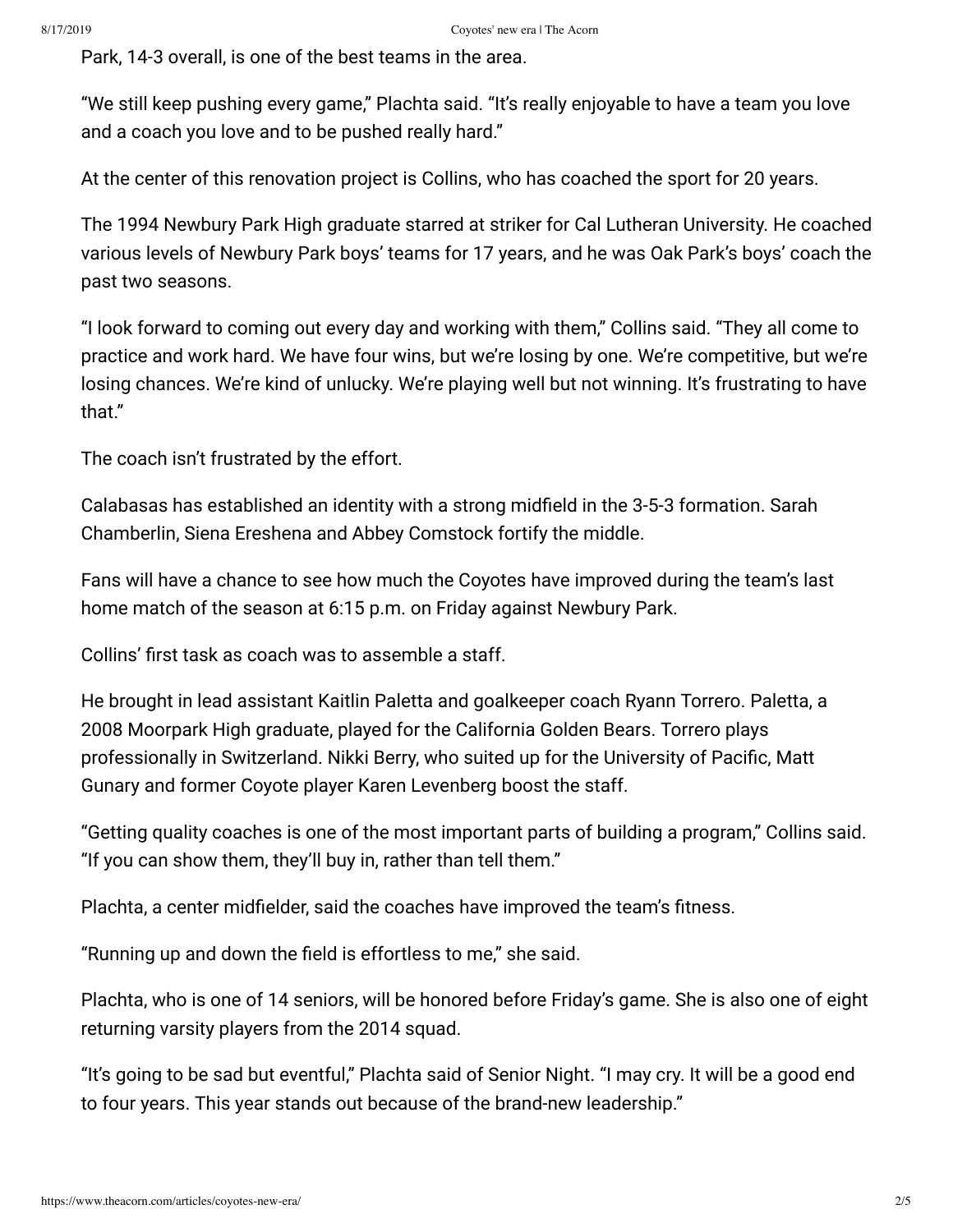## 8/17/2019 Coyotes' new era | The Acorn

Plachta, an honors student, would like to attend UC Davis or UC Santa Cruz. She's a community outreach commissioner, and she enjoys painting and drawing in her free time. Her older sister Ari helped the Coyotes earn their last playoff berth in 2012.

Emily Lyon is a dynamic sophomore forward and outside midfielder.

Lyon, a second-year varsity standout, leads the Coyotes with eight goals.

"When she gets the ball, she makes good things happen," Collins said. "She's creative. She can hit the ball with either foot really well, and she has good instincts."

Lyon said the team has undergone a transformation.

"We're being inspired by a coach," she said. "I feel like I'm growing as a player. (Collins) is teaching us a new way to play soccer."

Lyon, an honors student with a 4.1 grade-point average, is active in peer support and plays the alto saxophone for the school jazz band. Her sister Katie is a freshman soccer player at Cleveland High.

The Coyote striker said she wants to help the seniors earn a Marmonte win before the season ends.

"I know we're capable," she said. "The seniors are working so hard."

Chamberlin provides physicality in the midfield.

The fourth-year varsity star, who shares the captain's band with Ereshena, will play soccer and enroll as a pre-med student at the U.S. Military Academy at West Point. She'll major in biology and minor in neuroscience at Army; she wants to be a surgeon.

Chamberlin relishes her time with the Coyotes.

"There's a whole new energy," she said. "This whole group has so much heart.

"With K.P. (Paletta) and Brian as coaches, the whole program has a bright future."

Chamberlin said Senior Night will be bittersweet, but there's one goal in mind.

"I want to win more than anything," she said. "We want to end on a good note and leave Calabasas with a happy memory."

Chamberlin is active in Habitat for Humanity, Cookies for Kids Cancer club and the Wounded Warrior Project. She loves reading, writing and cooking.

Carlie James solidifies the Coyote defense and walks into practice with a smile on her face.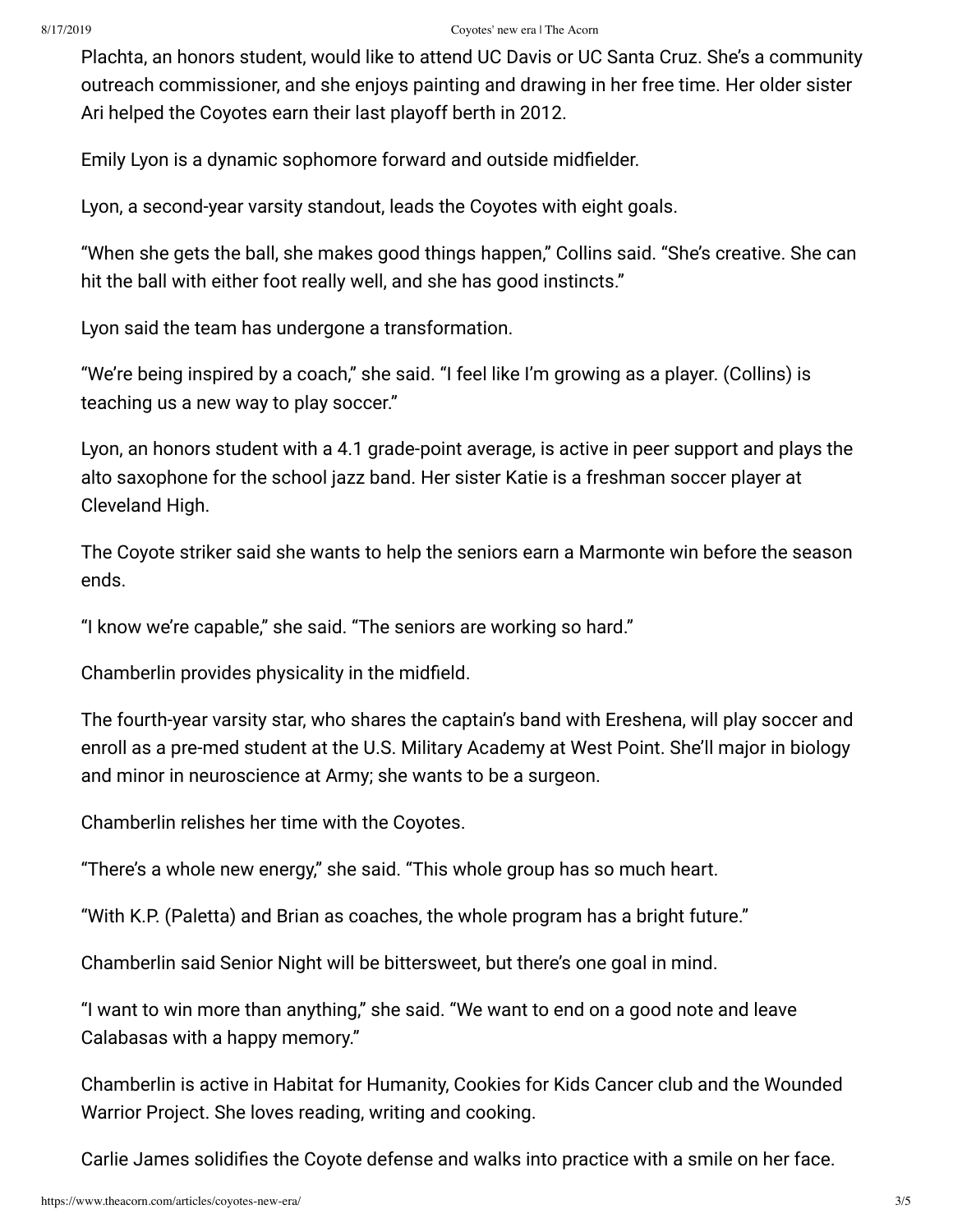"Through the bad times and good times, we're still so positive with each other," James said. "Nothing would break our spirit."

James said she's looking forward to building the Coyotes into a consistent winner.

"The cool thing about the future is there's so much energy and so much love for the game," she said. "Everyone here wants to be here."

James, who has a 3.7 GPA, was a league champ in the 800-meter and 1,600 races in track and field last spring. She also enjoys playing the drums and guitar, and she's learning how to play the piano.

Kiley Lumley is a promising freshman forward/center midfi elder.

"I'm learning to play better and faster with the seniors," she said.

Lumley has developed onfi eld chemistry with fellow striker Britni Ebert, a junior.

Ereshena is a skilled senior midfielder with strong vision and dribbling skills.

Comstock, a senior transfer from Texas, has fit in well with her new teammates. She's a physical player with deft touch on her long passes.

Sam Levy is a calm and composed sophomore outside back.

Alina Ahmed, who also plays tennis, is one of the most improved players. Ahmed is a senior goalie.

Courtney Jackson, Tess Stilman, Carley Fleishman, Destiny DeAlba, Andrea Korabi, Sophia Sorrentino, Nicole Khazaie, Ari Tylim and Jessica Afra are Calabasas seniors who will be honored on Friday.

Emily Adelman, Arbel Nagar, Cameron Raich, Julia Pedati, Cassidy Gibson and Megan Rich contribute for the Coyotes.

"I think the program's going to be awesome here," Paletta said. "They work so hard. I love watching them play."